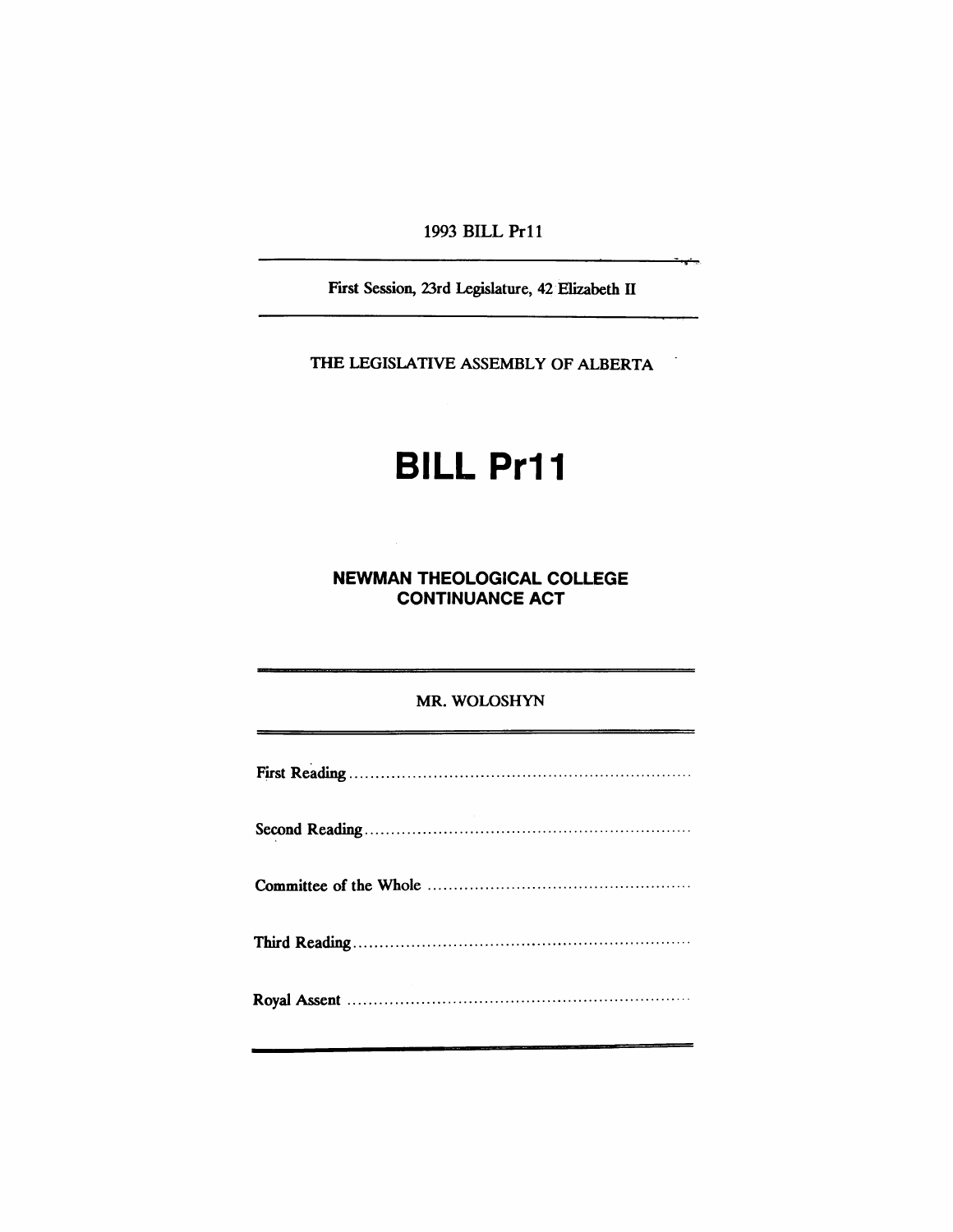*Bill Pr11 Mr. Woloshyn*

# **BILL Pr11**

1993

## **NEWMAN THEOLOGICAL COLLEGE CONTINUANCE ACT**

*(Assented to* , 1993)

WHEREAS Newman Theological College has presented a petition requesting the continuance of Newman Theological College under this Act; and

WHEREAS it is desirable to grant the said petition;

THEREFORE HER MAJESTY, by and with the advice and consent of the Legislative Assembly of the Province of Alberta, enacts as follows:

Continuance 1 Newman Theological College, incorporated by An Act to Incorporate Newman Theological College, chapter 120 of the Statutes of Alberta, 1969, is continued by this Act.

Definitions 2 In this Act,

> (a) "Board" means the Board of Governors of Newman Theological College;

> (b) "Chancellor" means the Chancellor of Newman Theological College;

> (c) "College" means the corporation of Newman Theological College;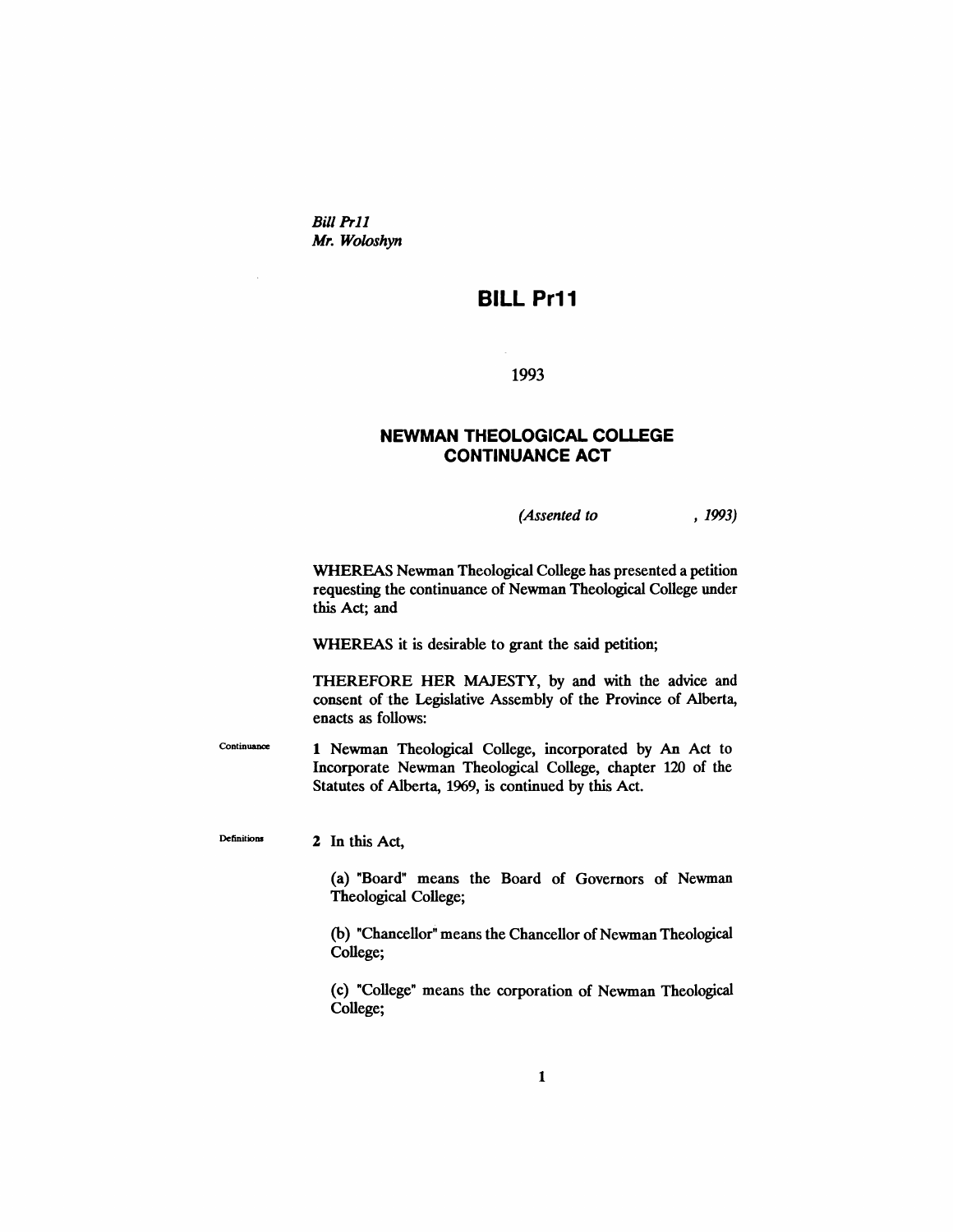(d) "Corporation" means the corporation of Newman Theological College continued by this Act;

(e) "Faculty Council" means the council of each faculty established pursuant to section 17;

(t) "Member" means a member of the Board of Governors;

(g) "President" means the President of Newman Theological College;

(h) "property" includes real and personal property;

(i) "real property" includes messuages, lands, tenements and hereditaments, whether corporeal or incorporeal, and any undivided share thereof and any estate or interest therein;

0) "Senate" means the Senate of Newman Theological College;

(k) "teaching staff' includes the professors, the assistant professors, lecturers, associates, instructors, demonstrators and all others engaged in the work of teaching or giving instruction or in research.

Corporate body 3 The Members, on the date this Act shall come into force, and all such other persons as shall thereafter in place of or in addition to such persons be appointed as Members are hereby continued as a corporate body under the name of Newman Theological College.

4 The objects and purposes of the College are:

**Objects** 

(a) to promote the advancement of learning and the dissemination of knowledge, whether theoretical or practical, in the field of theology and other related studies;

(b) to further the intellectual, spiritual, moral, physical and social development of, as well as a community spirit among, its undergraduates, graduates and teaching staff, and to promote the betterment of society; and

(c) to further and promote an ecumenical and interfaith approach to the study of religion and to the practical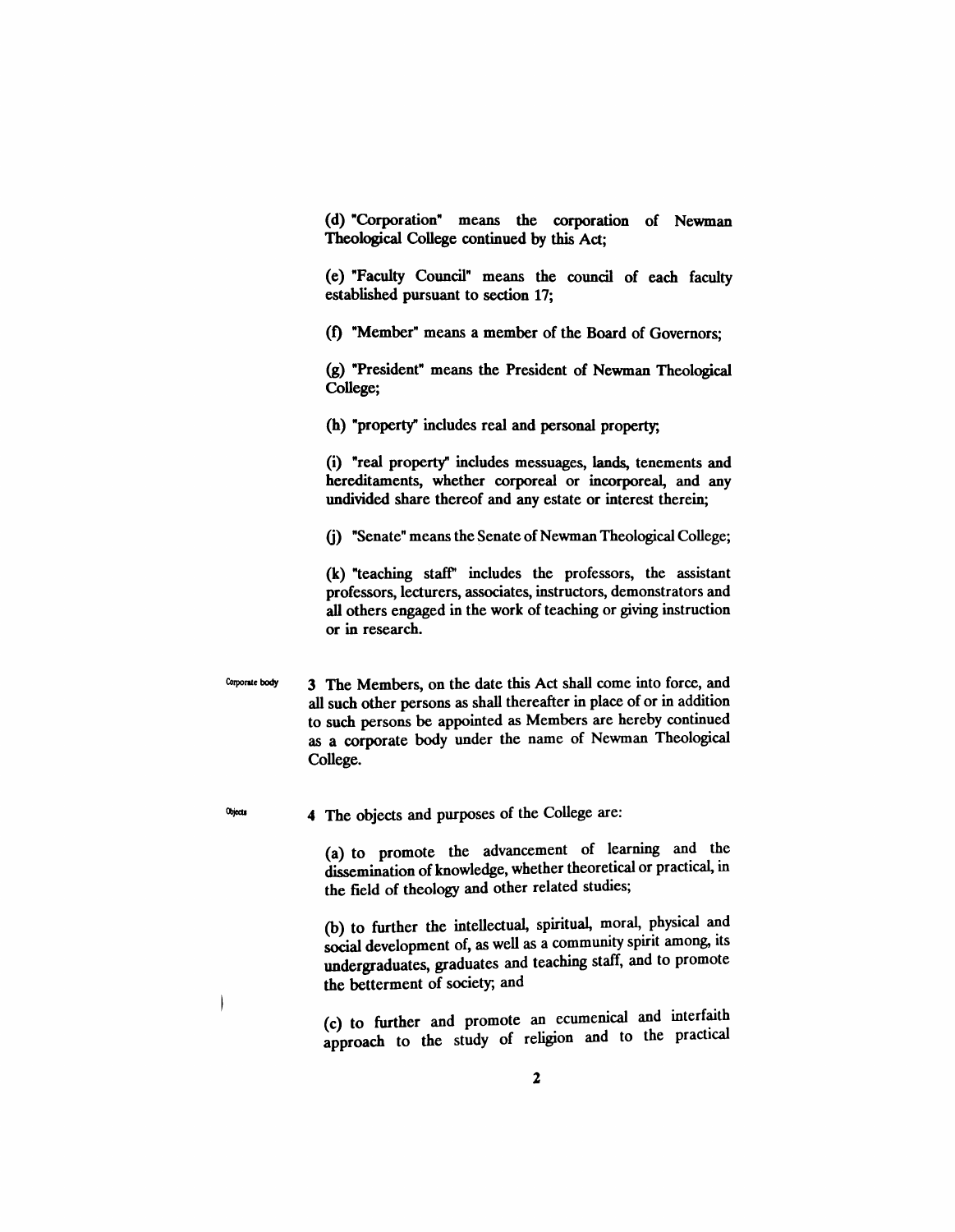contributions such study can provide for the solution of personal and social problems.

Faculties, Scbook, etc. 5 The College may establish and maintain faculties, schools, institutes, departments, chairs and courses.

Degrees, Diplomas, Certificates 6 The College may grant degrees, diplomas and certificates in the field of theology and other related studies,

Board *ot* Governors 7 There shall be a Board of Governors of the College of not more that twenty-four Members, consisting of:

(a) the President;

(b) the Archbishop of The Catholic Archdiocese of Edmonton;

(C) one person appointed by the Senate from among its members;

(d) one representative of the teaching staff who shall be elected annually by the members of the teaching staff;

(e) one representative of the student body who shall be elected annually by the student body at large; and

(f) such other persons appointed by the Board as the Board may determine.

Appointment and lerm

8(1) No Member of the Board, except the President and the Archbishop of The Catholic Archdiocese of Edmonton, shall be appointed for a term exceeding three years, and all Members referred to in section 7(f) shall be appointed in rotation in such manner as the Board may determine.

(2) The Board shall by by-law prescribe the terms of office and the method of appointment, replacement and retirement of the persons referred to in subsections  $7(c)$ , (d), (e) and (f).

(3) All Members are eligible for re-election or re-appointment.

(4) A Member may retire or resign by giving written notice of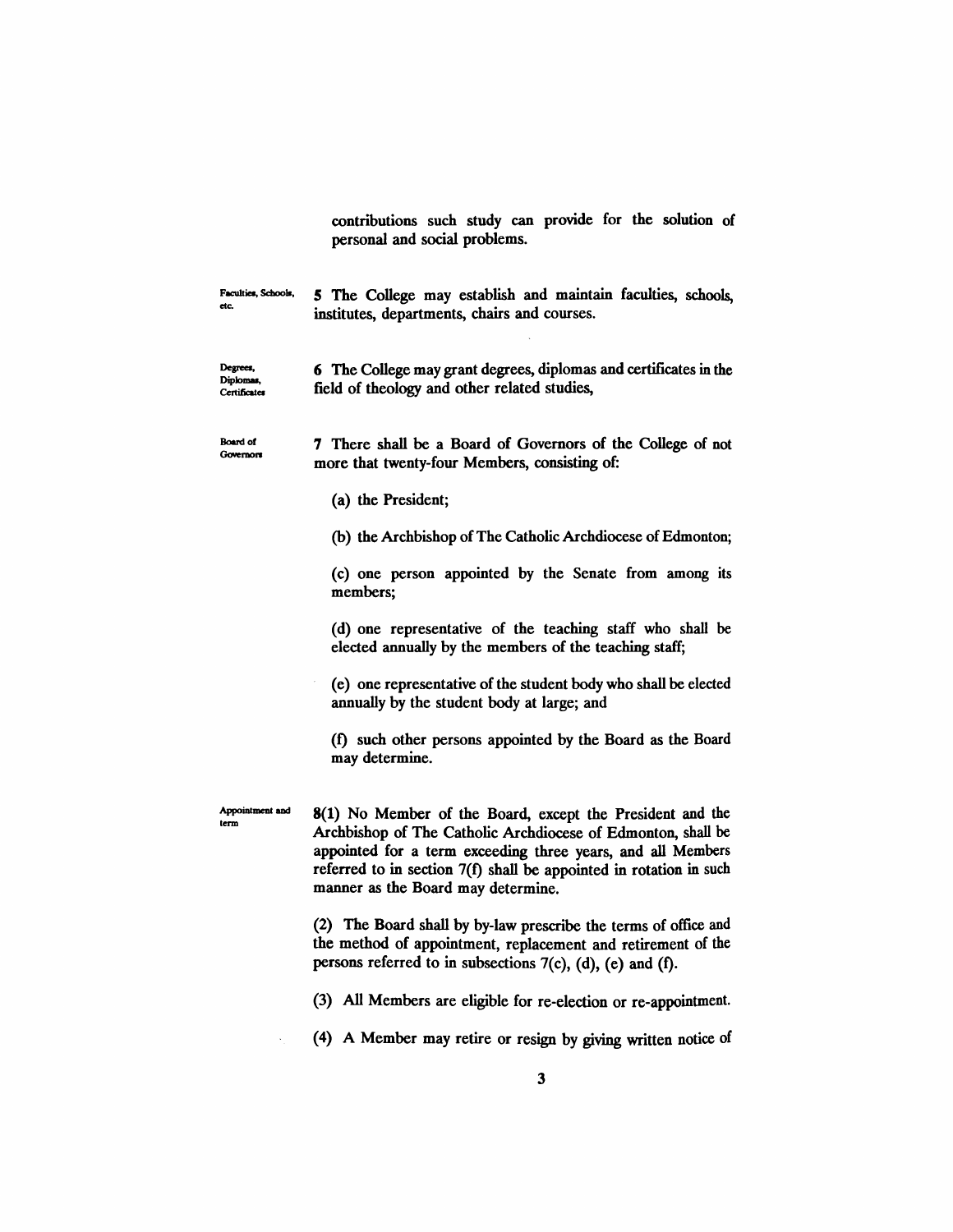retirement or resignation to the President.

(5) After thirty days' notice to any Member, the Board, by resolution passed at a meeting at which at least two-thirds of the total membership of the Board are present, may declare vacant the seat of such Member.

(6) Where a vacancy on the Board occurs before the term of office for which a Member has been appointed or elected has expired, the vacancy shall be filled in the same manner and by the same authority as the Member whose membership is vacant was appointed or elected, as the case may be, and the Member so appointed or elected shall hold office for the remainder of the term of office of the Member whose membership is vacant.

(7) A majority of the total membership of the Board constitutes a quorum.

(8) The Board shall elect from among its Members a chairperson and a vice-chairperson.

Powers of Board 9 Except in such matters as are assigned by this Act to the Senate, the governance, conduct, management and control of the College and of its property, revenues, business and affairs are vested in the Board and the Board has all the powers necessary or convenient to perform its duties and achieve the objects and purposes of the College, including, without limited the generality of the foregoing, power:

> (a) to appoint and remove the President, one or more vicepresidents, the academic and administrative staff, and other employees;

> (b) to fix the number, duties, salaries and other emoluments of officers, members of the teaching staff, agents and servants of the College;

> (c) to appoint an executive committee and such other committees of the Board as it deems advisable, and to delegate to any such committee any of its powers;

> (d) to provide for the appointment and establishment of such advisory, deliberative or administrative persons, offices and bodies of the College, including a joint committee of the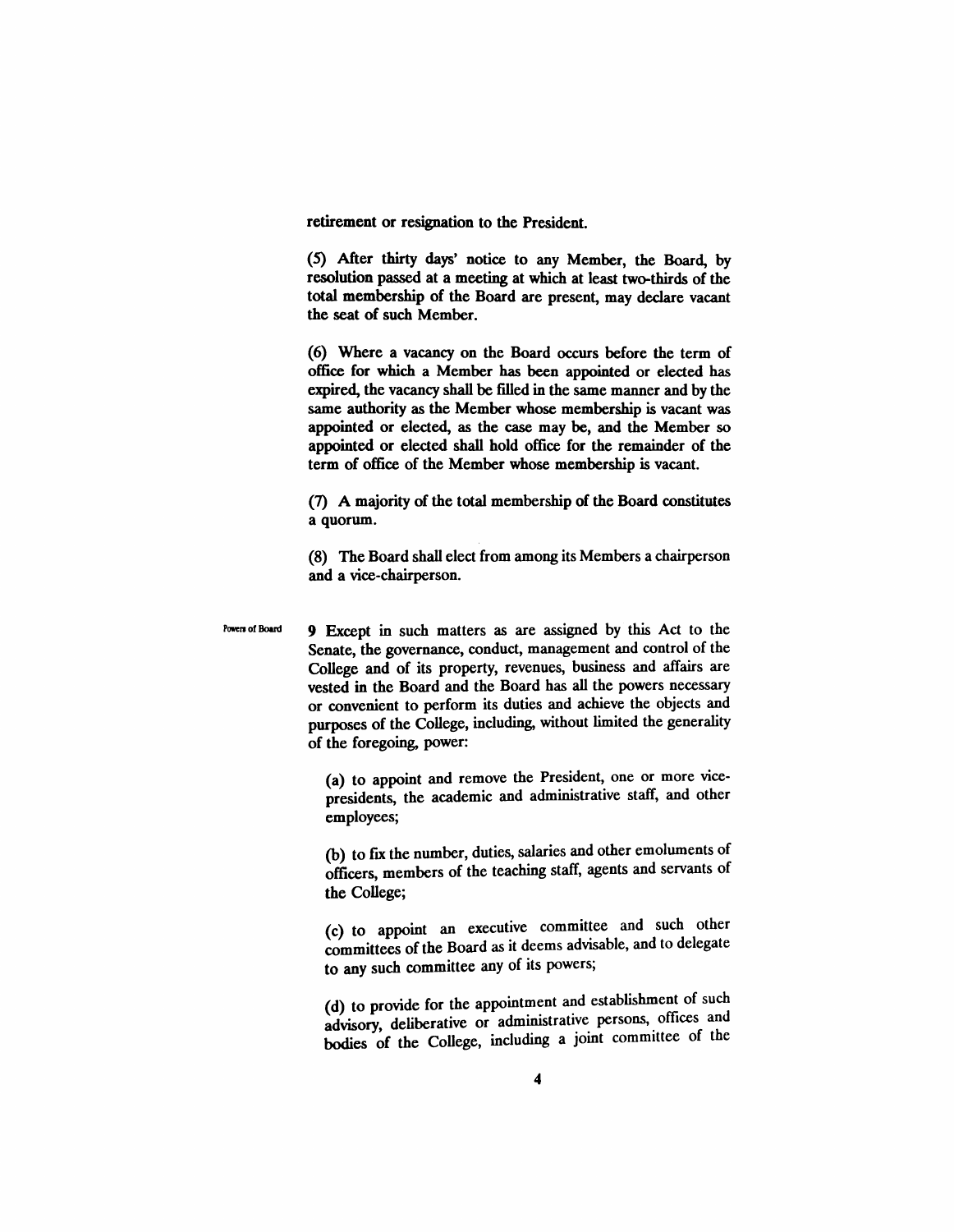Senate and the Board to discuss matters of mutual concern, as the Board deems advisable, and to fix their respective powers and duties; and

(e) to enact such by-laws, regulations and orders as are deemed necessary for the management of the affairs of the College and from time to time amend, alter or repeal the bylaws, regulations and orders, or any of them, as the Board deems fit and proper.

#### 10 In addition to all other powers the Board shall have power:

(a) to acquire by gift, purchase, devise, bequest, transfer or otherwise real or personal property of every nature and to have, hold, possess, enjoy, take and receive the same for the general uses and purposes, ecclesiastical, religious, charitable, educational and recreational of the College or any part thereof;

(b) to give, sell, exchange, convey, transfer, assign, mortgage, encumber, demise, or otherwise dispose of all or any of the property, real or personal, of the College or any interest therein;

(c) to borrow or raise or secure the payment of money in such manner as it thinks fit, and in particular by negotiable instruments and by the issue of debentures or debenture stock, bonds, mortgages or obligations, charged upon the property of the College, and to extend the period for payment of the same, and to purchase, redeem or payoff any such securities in whole or in part;

(d) to advance any money at interest rates and to receive mortgages, bonds, debentures, negotiable instruments or other securities as security therefor, and to assign, sell, transfer, hypothecate, pledge or otherwise dispose of such mortgage or securities so received and to discharge and release mortgages or other securities so given, either in whole or in part, and to extend the period for payment thereof; and

(e) to mortgage or charge all or any part of the property of the College, either for the payment or security for a debt or otherwise.

Idem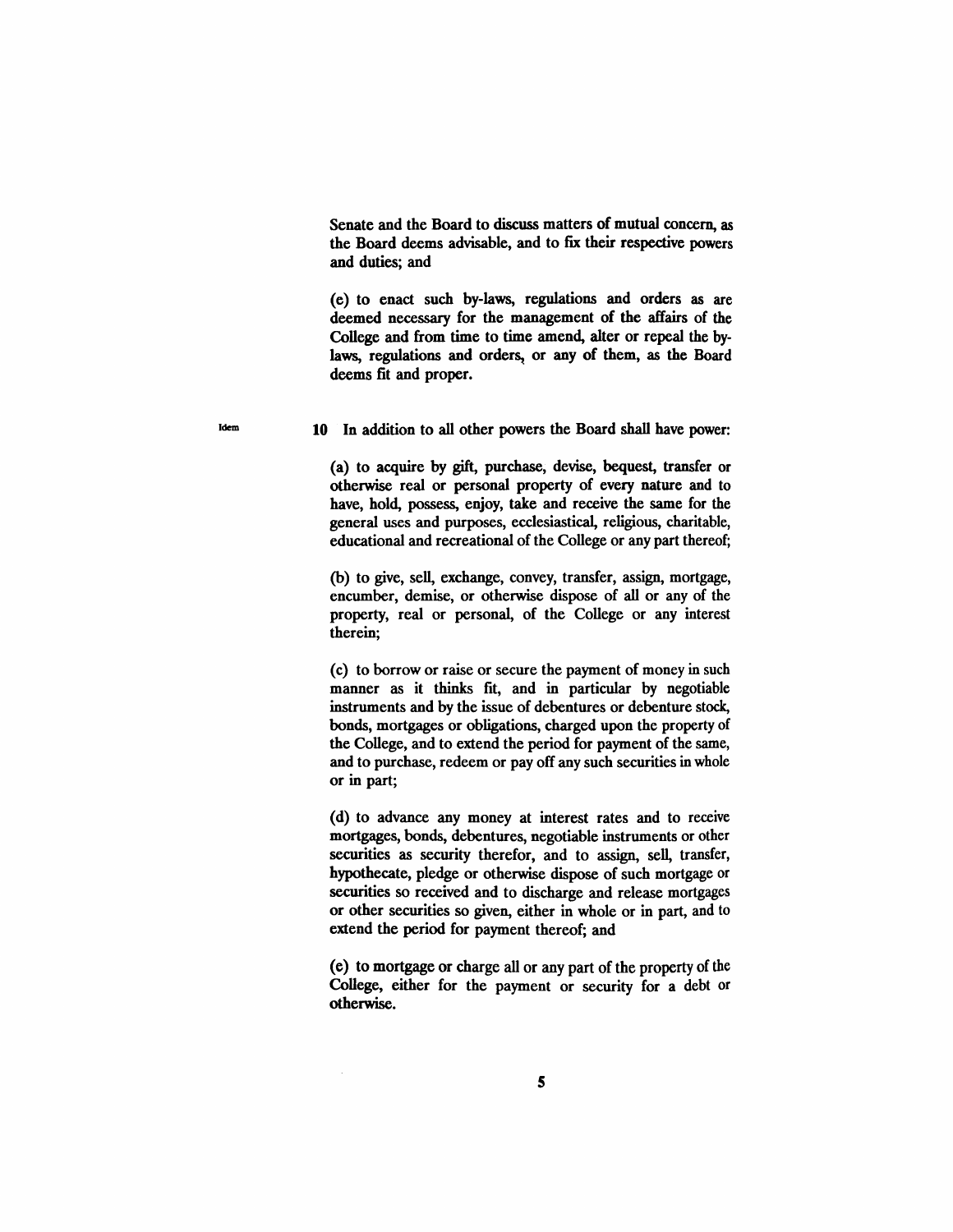Chancellor and<br>Vice-Chancellor

Officers

 $11(1)$  There shall be a Chancellor of the College who shall be appointed by the Board with the concurrence of the Senate and who shall hold office for a term of four years.

(2) The Chancellor is eligible for re-appointment.

(3) The Chancellor shall be the titular head of the College and be accorded the place of honour at commencement exercises and other functions, and shall confer degrees.

(4) The President shall be the Vice-Chancellor of the College and, in the absence of or vacancy in the office of the Chancellor, shall perform the functions of the Chancellor.

 $12(1)$  There shall be a President of the College who shall be appointed by the Board and who, unless otherwise provided by the Board, shall hold office during the pleasure of the Board.

(2) The President shall be the chief executive officer of the College and chairperson of the Senate and shall have supervision over and direction of the academic work and general administration of the College, the teaching staff, officers, servants and students thereof, and shall have such other powers and duties as from time to time may be conferred upon or assigned to the President by the Board.

(3) The Board shall appoint one or more vice-presidents and may appoint such other officers, all as the Board shall determine, and such vice-presidents and officers so appointed shall have such powers and duties as may be conferred on them by the Board on the recommendation of the President.

(4) If there is more than one vice-president, the Board shall name the senior vice-president and the senior vice-president, or if there is only one vice-president then the vice-president, shall act as President when the President is absent or is unable to act or if there is a vacancy in the office of President and, when so acting, has all the rights, privileges, powers and duties of the President.

Repistrar 13 The Board shall appoint a Registrar who shall:

(a) maintain and keep the register or roll of graduates of the College and of those persons who receive honorary degrees;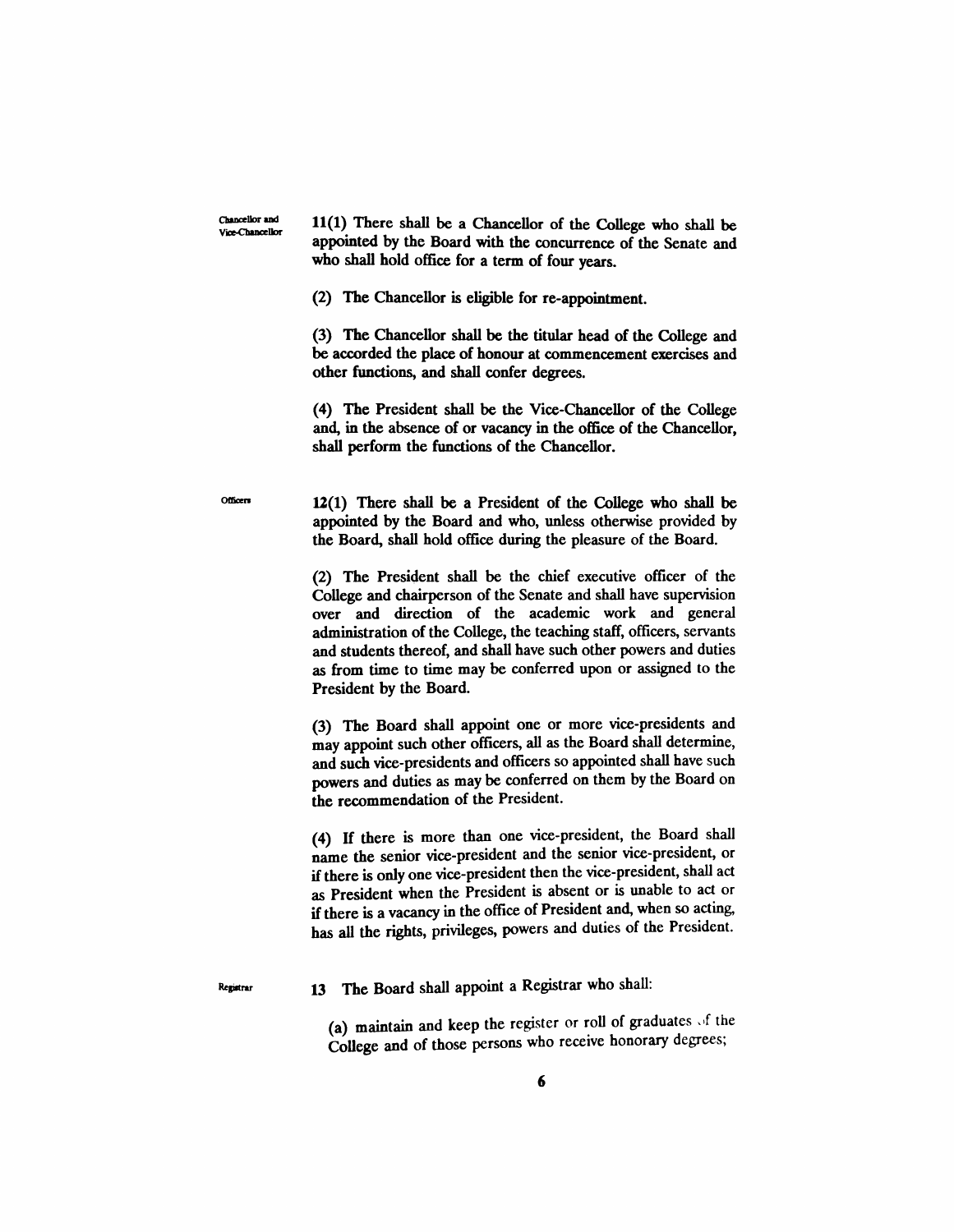(b) sign all College diplomas after the President; and

(c) perform such other duties as may be assigned to the Registrar by the President or by the Board.

Senate

14(1) There shall be a Senate of the College composed of:

(a) the Chancellor;

(b) the President;

(c) the vice-president, or senior vice-president, as the case may be;

(d) the Registrar;

(e) the dean and the secretary of each faculty or, in the absence of the dean, the vice-dean;

(1) one professor or associate professor on the teaching staff of each faculty, elected by the Faculty Council of each facuIty for a term of three years;

(g) the director of each special school operated by the College but not conducted by any of its organized faculties;

(h) one representative of the student body who shall be elected annually by the student body at large; and

(i) such other persons as the Senate may determine by by-law.

(2) The Senate shall by by-law prescribe the terms of office and the method of election, appointment, replacement and retirement of the persons referred to in subsections  $(1)(f)$ ,  $(g)$ ,  $(h)$  and  $(i)$ .

(3) All members of the Senate are eligible for re-election or reappointment.

(4) A member of the Senate may retire or resign by giving written notice of retirement or resignation to the President.

(5) After thirty days' notice to any member, the Senate, by resolution passed at a meeting at which a quorum of the members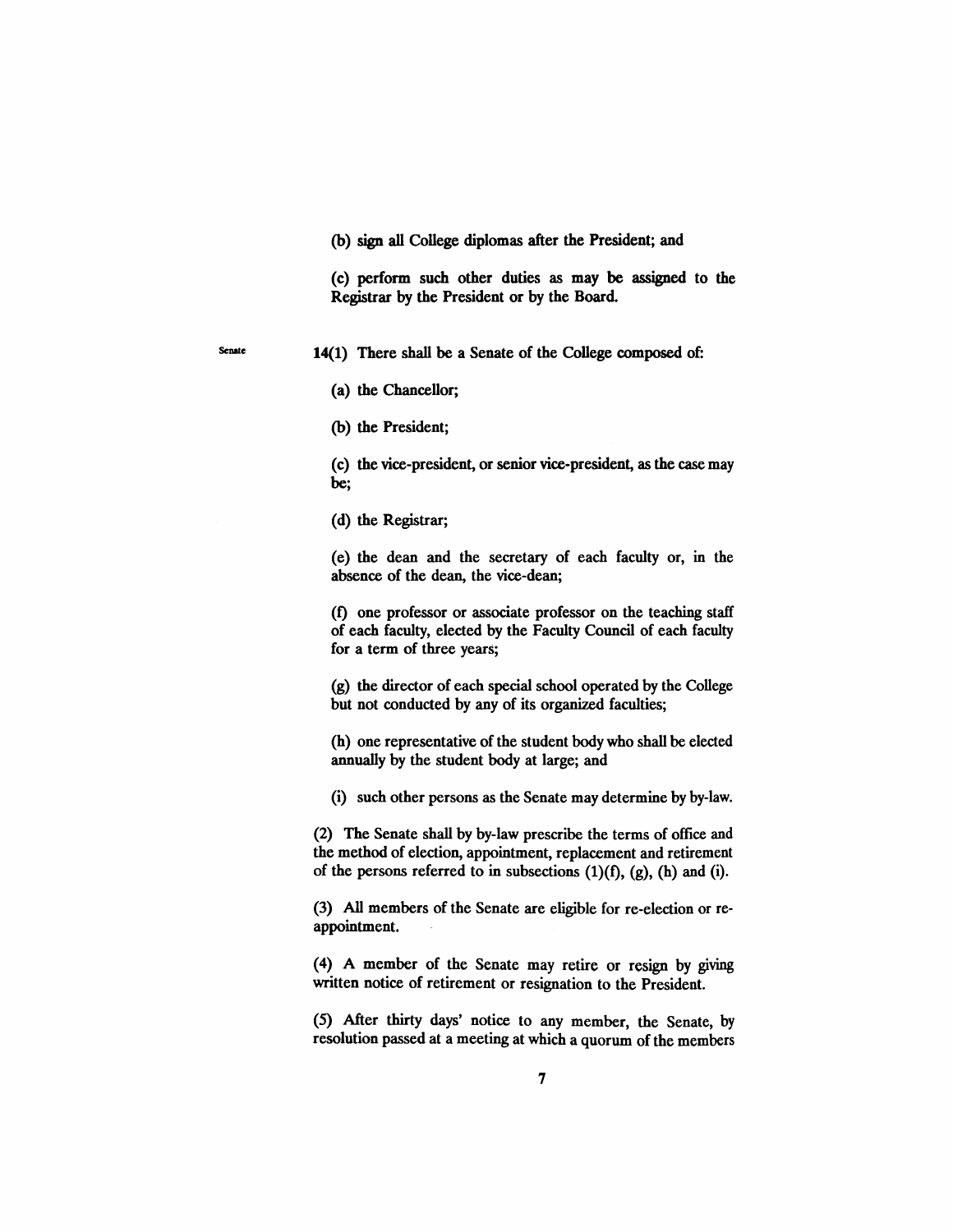of the Senate are present, may declare vacant the seat of such member.

(6) Where a vacancy on the Senate occurs before the term of office for which amember has been appointed or elected has expired, the vacancy shall be filled in the same manner and by the same authority as the member whose membership is vacant was appointed or elected, as the case may be, and the member so appointed or elected shall hold office for the remainder of the term of office of the member whose membership is vacant.

**Senate Meetings**  $15(1)$  The President shall preside as chairperson at all meetings of the Senate.

> (2) All questions before the Senate shall be decided by a majority of the votes of the members present, including the vote of the presiding chairperson and, in the case of an equal division of such votes, the chairperson at such meeting has an additional or casting vote.

> (3) A majority of the total membership of the Senate constitutes a quorum.

> (4) The President shall convene a meeting of the Senate at least once a College semester and upon the written request of a majority of the members of the Senate shall convene a meeting of the Senate within two weeks of the date of receipt of such request.

**16** The Senate shall determine the educational policy of the College and, subject to the approval of the Board insofar as the expenditure of funds is concerned, may create, maintain and discontinue such faculties, departments, schools or institutes or establish such chairs as it may determine, may enact by-laws and regulations for the conduct of its affairs and, without limiting the generality of the foregoing, has power

Powers and duties of Senate

> (a) to control, regulate and determine the educational policy of the College according to the objects and purposes of the College;

> (b) to determine the courses of study and standards of admission to the College and continued membership therem,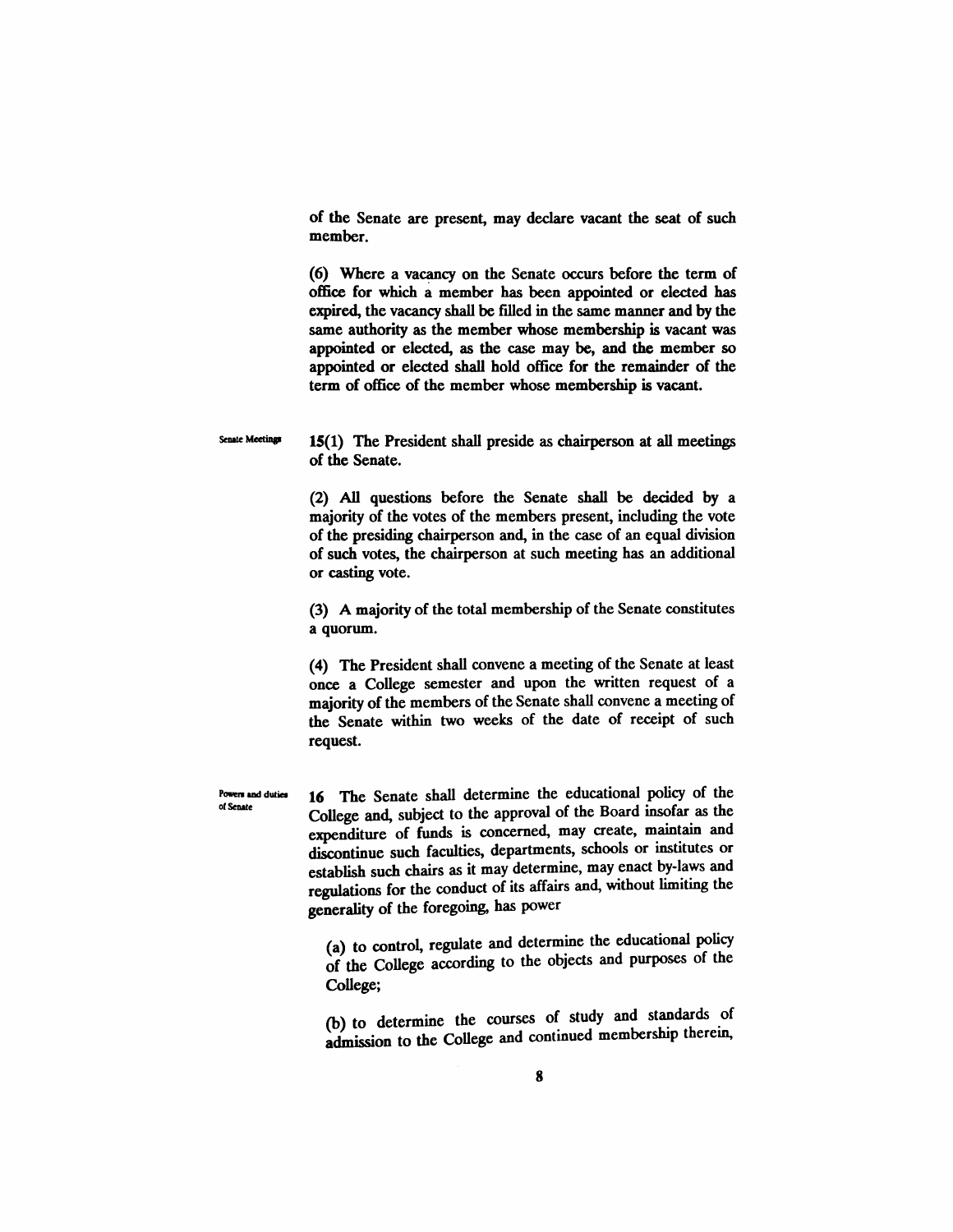and qualifications for degrees and diplomas;

(C) to deal with all matters arising in connection with the awarding of fellowships, scholarships, bursaries, medals, prizes and other awards;

(d) to recommend candidates for the degrees of Bachelor, Master and Doctor, and all other degrees and diplomas that may appropriately be conferred by the College in the field of theology and other related studies;

(e) to recommend candidates for honorary degrees, with the concurrence of the Board; and

(f) to create committees of the Senate and delegate to any such committee any of its powers and duties.

Faculty Council 17(1) Every faculty established by the College shall be governed by a Faculty Council, which shall consist of the dean, the associate dean, if any, the vice-dean and the secretary of the faculty and such other members of the teaching staff as may be determined by the Senate.

> (2) A Faculty Council may appoint examiners and make by-laws for the good and efficient management of the affairs of the faculty, provided that no such by-law is valid until approved by the Senate with regard to matters of a purely academic nature or by the Board with regard to all other matters.

- Affiliations 18 The Board may by by-law, confirmed by the Senate, provide that the College may become federated or affiliated with any seminary, college or university, on such terms and for such periods of time as the Senate and the Board may determine.
- Non-profit status 19 The property and the income, revenues, issues and profits of all property of the College shall be applied solely to achieving the objects and purposes of the College and no Member of the College shall receive any share in the profits of the College.
- Power to invest 20 The funds of the College not immediately required for its purposes and the proceeds of all property received by the College,